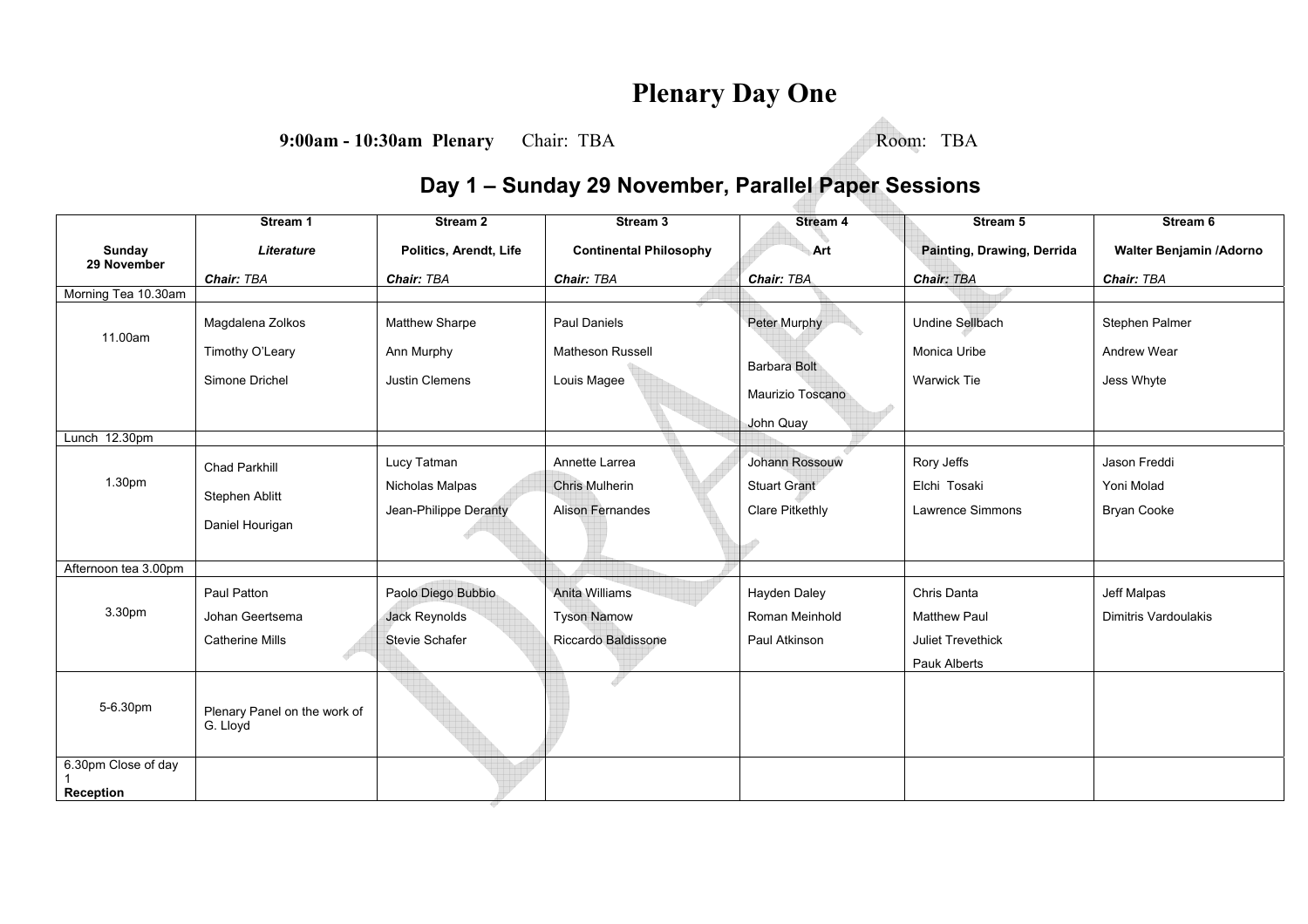## **Plenary Day Two**

**9:00am - 10:30am Plenary** Chair: TBA Room: TBA

## **Day 2 – Monday 30 November, Parallel Paper Sessions**

|                                                                                              | Stream 1                                | Stream 2                                     | Stream <sub>3</sub>                 | Stream 4                          | <b>Stream 5</b>                                   | Stream 6                    | Stream 7       |
|----------------------------------------------------------------------------------------------|-----------------------------------------|----------------------------------------------|-------------------------------------|-----------------------------------|---------------------------------------------------|-----------------------------|----------------|
| Monday<br>30 November                                                                        | Sophocles, Platon, the<br><b>Body</b>   | Film                                         | Adorno, Kant, Hegel,<br>Perinola    | Art                               | Architecture. Photography,<br><b>Art Practice</b> | Nietzsche<br>Heidegger      | <b>Zizek</b>   |
|                                                                                              | Chair: TBA                              | Chair: TBA                                   | Chair: TBA                          | <b>Chair: TBA</b>                 | Chair: TBA                                        | Chair: TBA                  | Chair: TBA     |
| Morning Tea 10:30am                                                                          |                                         |                                              |                                     |                                   |                                                   |                             |                |
|                                                                                              | Lubica Ucnik                            | Jane Stadler                                 | Jennifer McMahon                    | Joel Gilberthorpe                 | Hélène Frichot                                    | Tim Themi                   | Chris McMillan |
| 11:00am                                                                                      | <b>Grant Duncan</b>                     | <b>Robert Sinnerbrink</b><br>Lisa Trahair    | <b>Nick Mansfield</b>               | Ruth Irwin<br><b>Matew Abbott</b> | <b>Charles Walker</b><br><b>Matthew Jamieson</b>  | John Mandalios              | Mark Dew       |
|                                                                                              | Jordon Collins                          |                                              |                                     |                                   |                                                   | Ohad Kozminsky              | Arash Falasiri |
| Lunch 12:30pm                                                                                |                                         |                                              |                                     |                                   |                                                   |                             |                |
|                                                                                              | Rebecca Hill                            | Jo Smith                                     | <b>James Phillips</b>               | Michelle Boulous Walker           | Joanne Faulkner                                   | Louise Mabille              |                |
| 1:30 <sub>pm</sub>                                                                           | Pamela Turton-Turner                    | Greg Hainge                                  | Andres van Toledo                   | Julieta Lozano                    | Naomi Merritt                                     | Jean-Etienne Joullié        |                |
|                                                                                              | Philipa Rothfield                       | Fiona Jenkins                                | Marguerite La Caze                  | <b>Skye Nettleton</b>             | Lewis Johnson                                     | Faye Brinsmead              |                |
| Afternoon tea 3:00pm                                                                         |                                         |                                              |                                     |                                   |                                                   |                             |                |
|                                                                                              | Carlo Salzani<br>Keith Morrison         | Temenuga Trifonova<br><b>Russell Manning</b> | <b>Goetz Richter</b><br>Chaz DeBord | Martin Lloyd                      | <b>Kit Wise</b><br>Leslie Eastman                 | Marco Motta<br>James Garret |                |
| 3.30pm                                                                                       | Lysane Fauvel                           | Nicholos Croggon                             | <b>Alison Ross</b>                  | Keegan Eastcott                   | <b>Terri Bird</b>                                 | Dominic Griffiths           |                |
|                                                                                              |                                         |                                              |                                     | James Stiles                      |                                                   |                             |                |
| 5-6.30pm                                                                                     | Pleanary on the work of<br>Paul Redding |                                              |                                     |                                   |                                                   |                             |                |
| 6:30pm Close of day<br>7:00pm - Conference<br><b>Dinner</b><br>Racecourse Hotel<br>Caulfield |                                         |                                              |                                     |                                   |                                                   |                             |                |